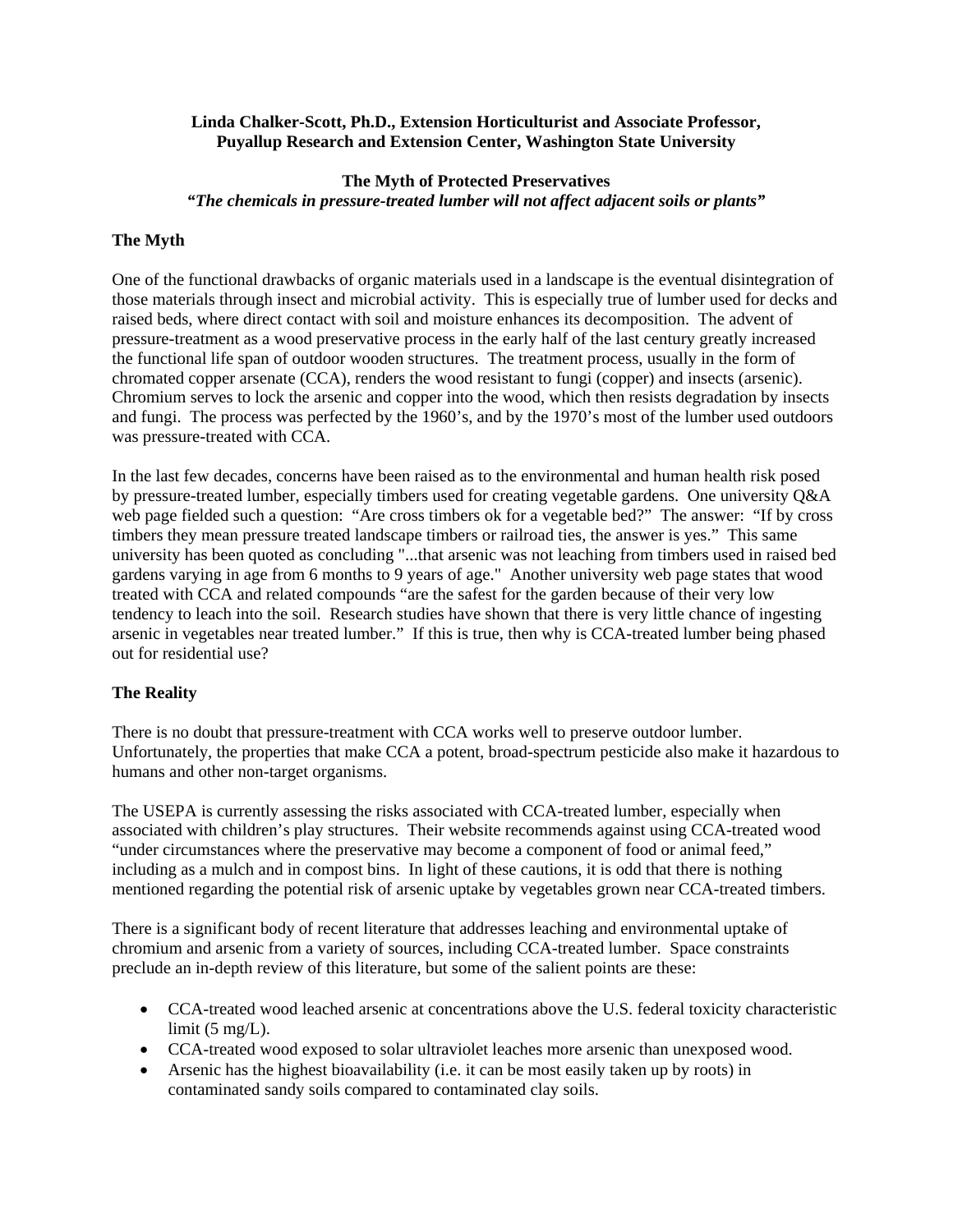- CCA-treated lumber is a significant non-point source of arsenic in suburban catchments.
- The release rates of copper, chromium, and arsenic from CCA-treated chain saw sawdust, circular saw sawdust, and spade bit shavings were many times higher than from solid wood.
- Sawdust made from CCA-treated lumber and used as a soil amendment released high levels of chromium, copper and arsenic into the soil.
- Significant leaching of metals from CCA-treated lumber occurs under acidic conditions

How does this translate to vegetable gardens and food safety? Again, there is a substantial collection of recent scientific articles that address this concern, with results such as these:

- Basil and zucchini accumulate toxic levels of arsenic when grown in soils amended with fly ash.
- Some plants compartmentalize arsenic in their roots (e.g. tomatoes, beets, lettuce), while others transport it to shoots (e.g. beans).
- Likewise, some plants compartmentalize chromium in their roots (e.g. soybeans, beets, onion, lettuce), while others transport it to shoots (e.g. radishes, leeks)
- Members of the Brassicaceae (including cauliflower, kale, and cabbage) concentrate chromium at levels far above other, unrelated species.

Most relevant of all are those studies that combined CCA-treated lumber and/or adjacent soils with tissue analysis of plants grown in their presence. One study reported a ten-fold increase in arsenic levels in lettuce and tomatoes grown in CCA-treated raised beds compare to those grown in beds made from untreated wood. Another study in 2004 found elevated levels of arsenic in soils adjacent to CCA-treated utility poles and fences and correlated this to enhanced arsenic accumulation in carrots and lettuce. The accumulation was magnified when phosphate was added (a ubiquitous component of most fertilizers) and could be reduced by addition of compost, which apparently serves to bind the arsenic and prevent its uptake.

Existing CCA-treated lumber can be treated with film sealants or wrapped in heavy-duty plastics that prevent arsenic and chromium leaching into the soil. In constructing new raised beds and other landscape structures, consider the alternatives to CCA-treated lumber, including

- Naturally resistant types of wood, including cedar, redwood, and juniper;
- Lumber treated with less toxic solutions, particularly those containing copper and boron;
- Synthetic lumber, including those made from recycled plastics or rubber;
- Concrete blocks and other inorganic structural materials

A wood-products industry spokesman recently interviewed about the hazards of CCA-treated lumber asserted, "Scientifically, there's really no data to back up any dangers. It's mostly emotionally based." This hearkens back to 1941, when a wood products researcher stated that "treated timber is non-poisonous to warm-blooded animals," and that once it was air-dried it could "be handled with complete safety." Fortunately, science does progress and hopefully industry viewpoints will do the same.